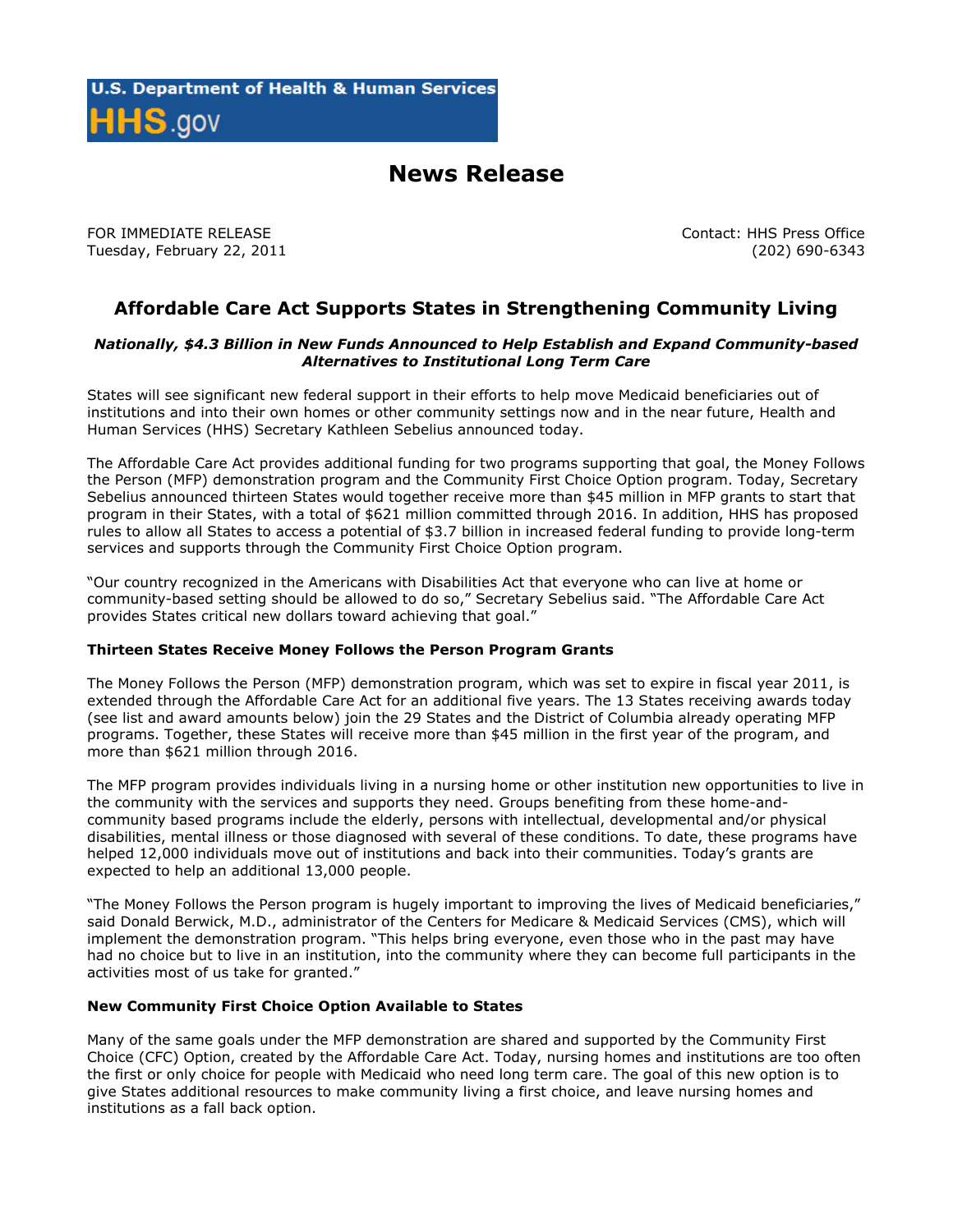Starting in October, this option will allow States to receive a six percent increase in federal matching funds for providing community-based attendant services and supports to people with Medicaid. Over the next three years—through 2014—States could see a total of \$3.7 billion in new funds to provide these services. States currently receive Federal Medicaid matching funds for these activities at the State's normal matching rate.

Services and supports that can be provided under CFC include, but are not limited to, attendant services and supports that help individuals with activities of daily living such as bathing and eating, and health-related tasks through hands-on assistance or supervision. States may also cover costs related to moving individuals from an institution to the community, such as security and utility deposits, first month's rent, and purchasing basic household supplies.

To qualify for the increased Federal funds, States must develop "person-centered plans" that allow the individual to determine how services are provided to achieve or maintain independence. States must also establish implementation councils with a majority membership consisting of persons with disabilities, elderly individuals and their representatives to advise in the design and implementation of Community First Choice option. The proposed rule, posted today, describes the details of this program and solicits public comment. The rule can be found at: [http://www.ofr.gov/OFRUpload/OFRData/2011-03946\\_PI.pdf.](http://www.ofr.gov/OFRUpload/OFRData/2011-03946_PI.pdf)

"There is more evidence than ever that people who need long-term care prefer to live in their own homes and communities whenever possible," said Dr. Berwick. "To restrict these individuals to institutions where even the simplest decisions of the day such as when to get up, what to eat and when to sleep are made by someone else must no longer be the norm. This new Federal funding will make a difference in people's lives."

### **MONEY FOLLOWS THE PERSON DEMONSTRATION GRANTS**

| <b>Money Follows the Person Grant Awardees</b> |                                                                                                          |                    |                                           |  |
|------------------------------------------------|----------------------------------------------------------------------------------------------------------|--------------------|-------------------------------------------|--|
| <b>State</b>                                   | Grantee                                                                                                  | $1st$ YR.<br>Award | <b>Funds</b><br>committed<br>through 2016 |  |
| Colorado                                       | Colorado Department of Health<br>Care Policy & Financing                                                 | \$2,000,000        | \$22,189,486                              |  |
| <b>Florida</b>                                 | Florida Agency for Health Care<br>Administration, Medicaid                                               | \$4,203,999        | \$35,748,853                              |  |
| Idaho                                          | Idaho Department of Health and<br>Welfare, Division of Medicaid                                          | \$695,206          | \$6,456,560                               |  |
| <b>Maine</b>                                   | Maine Department of Health and<br><b>Human Services</b>                                                  | \$699,970          | \$7,151,735                               |  |
|                                                | Massachusetts Executive Office of<br><b>Massachusetts</b> Health & Human Services, Office<br>of Medicaid | \$13,486,888       | \$110,000,000                             |  |
| <b>Minnesota</b>                               | Department of Human Services                                                                             | \$13,421,736       | \$187,412,620                             |  |

See below for the list of States receiving MFP grants today.